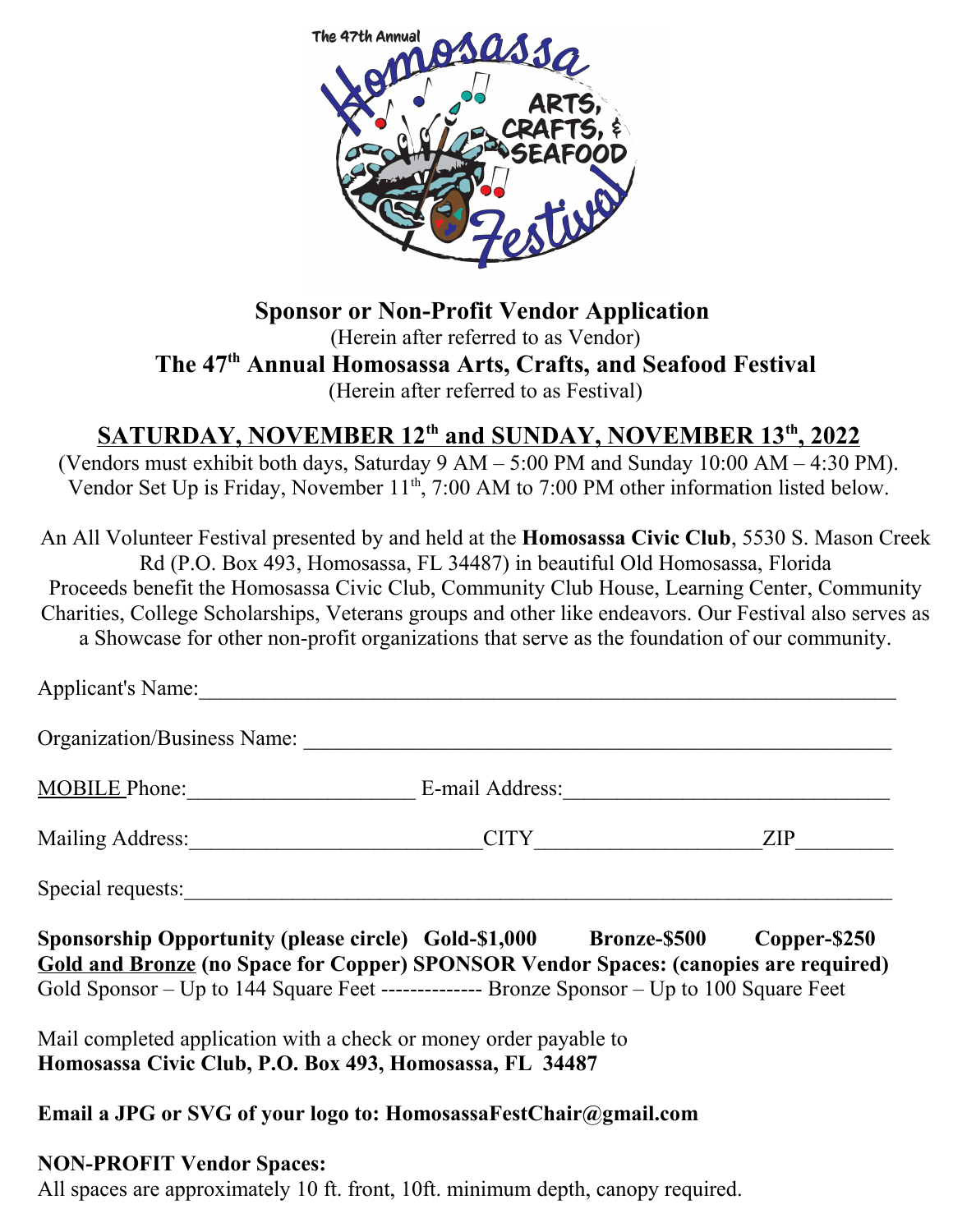### **RULES AND REGULATIONS**

**Vendor setup** is to be completed between 7 AM and 7:00 PM on Friday, November 11, 2022. SATURDAY SETUP is very limited and only with prior APPROVAL. List any such request on your Application under Special Requests and we will contact you with further set-up information.

Vendors shall stay within their allotted space and are responsible for maintaining a clean appearance.

PARKING for Gold & Bronze Sponsor**:** Parking is limited, Sponsor vendors will be assigned one parking space per Booth. All other vehicles must park at private lots and a fee may apply.

Vendors shall not sell food or beverages unless approved by festival chairperson.

No breakdown of the Vendor booth will be permitted before 4:30 PM, Sunday and no vehicles will be permitted in the festival area before 5:00 PM, Sunday.

No PA systems or generators are allowed.

### **DECLARATION:**

The Homosassa Civic Club sponsors the Homosassa Arts, Crafts and Seafood Festival as a public service to the community. Fees paid are non-refundable. The festival will proceed as scheduled, rain or shine. The Homosassa Civic Club offers no guarantees on weather conditions, public attendance or financial success. The undersigned hereby releases, forever discharges, and holds harmless the Homosassa Civic Club, Inc. and its agents of and from any manner of actions, suits, damages, claims whatsoever arising from loss or damage to property of the undersigned while participating in this designated event and hereby consents to the enforcement of the festival rules set forth in this application.

| Signature:                                       | Date: |
|--------------------------------------------------|-------|
| (The responsible person must sign this document) |       |

For more information go to our web site HomosassaSeafoodFestival.org or call (352) 628-9333 for a return call, for additional information email homosassafestchair@gmail.com

You can find lodging in Citrus County at www.discovercrystalriverfl.com/where-to-stay

If you are renting a place to spend the night(s) during the festival, please circle the selection below that best describes the place.

HOTEL - CAMPGROUND - VRBO - OTHER RENTAL PROPERTIES